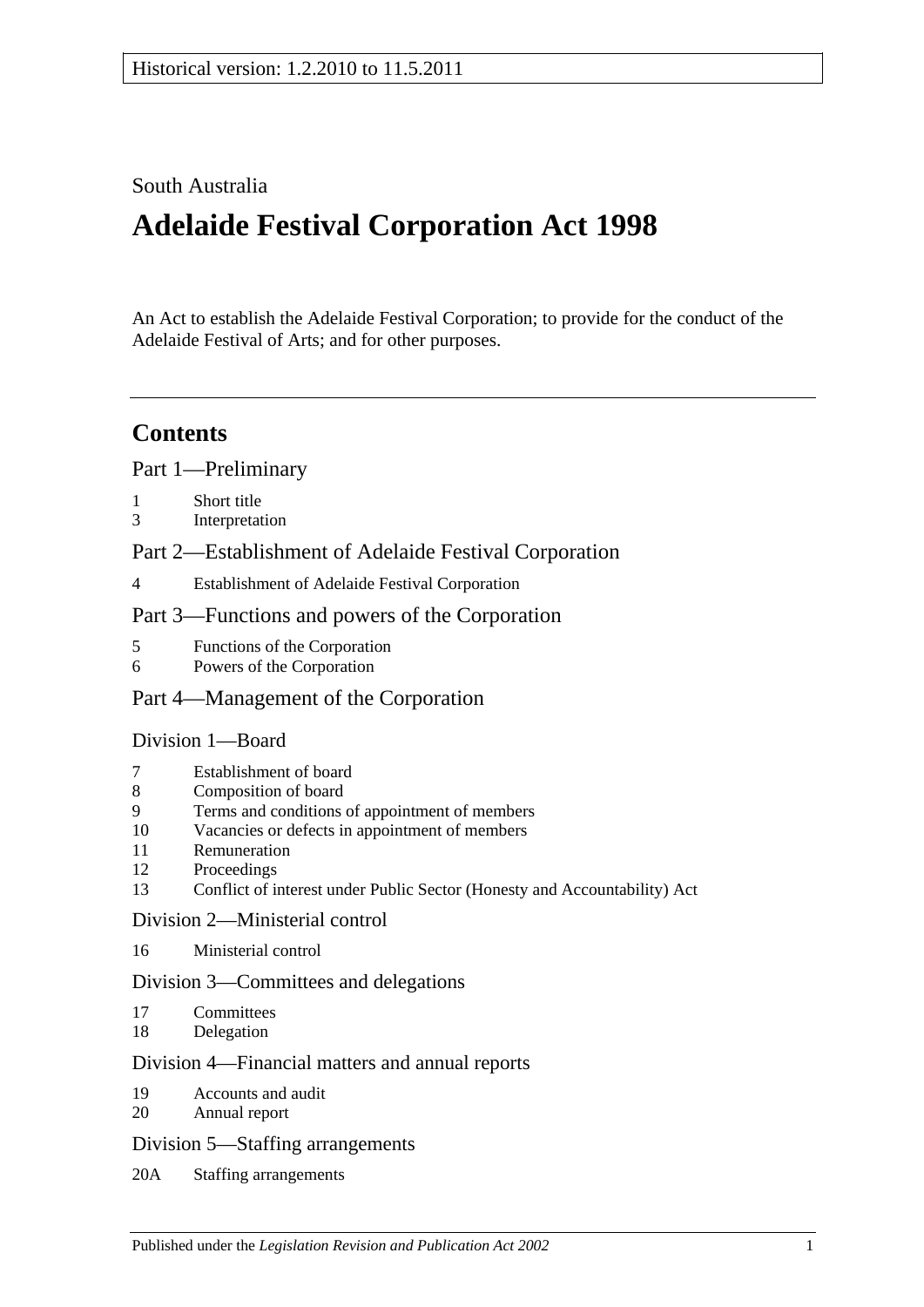#### [Part 5—Miscellaneous](#page-8-0)

- 21 [Common seal and execution of documents](#page-8-1)
- 22 [Corporation may conduct operations under other name](#page-9-0)
- 23 [Declaration of logos and official titles](#page-9-1)
- 24 [Protection of proprietary interests of Corporation](#page-9-2)
- 25 [Seizure and forfeiture of goods](#page-10-0)
- 26 [Approvals by Treasurer](#page-10-1)
- 27 [Regulations](#page-11-0)

#### [Schedule—Transitional provisions](#page-11-1)

- 1 [Transfer of staff](#page-11-2)
- 2 [Transfer of assets and liabilities](#page-11-3)

[Legislative history](#page-13-0)

#### <span id="page-1-0"></span>**The Parliament of South Australia enacts as follows:**

## **Part 1—Preliminary**

#### <span id="page-1-1"></span>**1—Short title**

This Act may be cited as the *Adelaide Festival Corporation Act 1998*.

#### <span id="page-1-2"></span>**3—Interpretation**

 $(1)$  In this Act—

**board** means the governing authority of the Corporation—see [Division 1](#page-4-1) of [Part 4;](#page-4-0)

*Corporation* means the Adelaide Festival Corporation established under this Act;

*employing authority* means the person designated by proclamation as being the employing authority for the purposes of this definition;

*logo* means a design (the copyright of which is vested in the Crown in right of the State) declared by the Minister by notice under [Part 5](#page-8-0) to be a logo;

*official insignia* means a logo, an official symbol or an official title;

*official symbol* means a combination of a logo and an official title;

*official title* means a name or title that is declared to be an official title by or under [Part 5;](#page-8-0)

*promote*, in relation to an event, includes organise, commission, support, market, advertise or act as project manager.

- (2) For the purposes of this Act, goods will be taken to be marked with official insignia if the insignia is affixed or annexed to, marked on, or incorporated in or with—
	- (a) the goods; or
	- (b) any covering or container in which the goods are wholly or partly enclosed; or
	- (c) anything placed in or attached to any such covering or container; or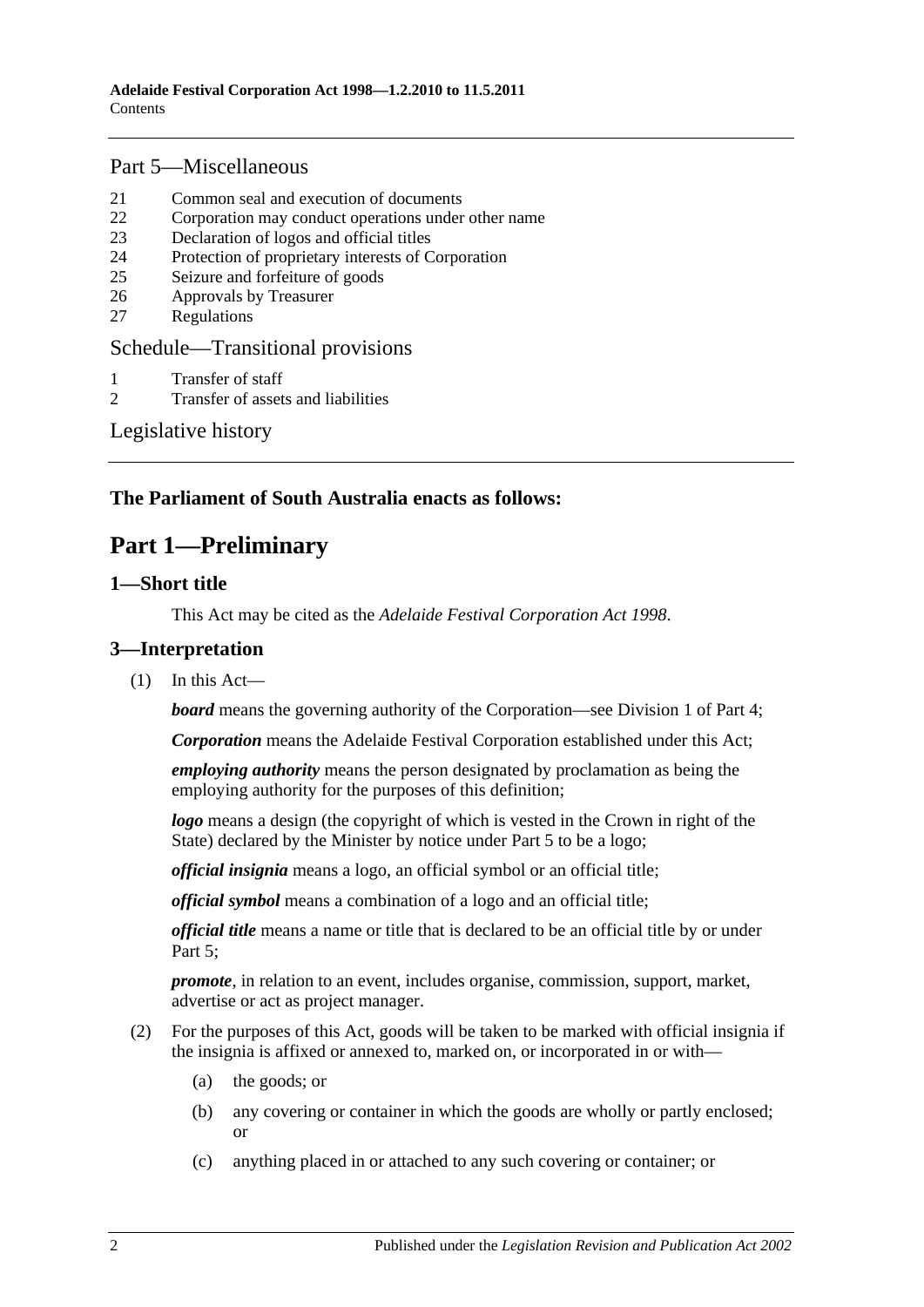- (d) anything that is attached to the goods or around which the goods are wrapped or wound.
- (3) A proclamation made for the purposes of the definition of *employing authority*
	- (a) may apply by reference to a specified person, or by reference to the person for the time being holding or acting in a specified office or position; and
	- (b) may, from time to time as the Governor thinks fit, be varied or substituted by a new proclamation.

## <span id="page-2-0"></span>**Part 2—Establishment of Adelaide Festival Corporation**

#### <span id="page-2-1"></span>**4—Establishment of Adelaide Festival Corporation**

- (1) The *Adelaide Festival Corporation* is established.
- (2) The Corporation—
	- (a) is a body corporate; and
	- (b) has perpetual succession and a common seal; and
	- (c) is capable of suing and being sued in its corporate name; and
	- (d) has the functions and powers assigned or conferred by or under this Act.
- (3) The Corporation is an instrumentality of the Crown and holds its property on behalf of the Crown.

## <span id="page-2-2"></span>**Part 3—Functions and powers of the Corporation**

#### <span id="page-2-3"></span>**5—Functions of the Corporation**

The functions of the Corporation are—

- (a) to conduct in Adelaide and other parts of the State the multifaceted arts event that is known as the Adelaide Festival of Arts;
- (b) to continue and further develop the Adelaide Festival of Arts as an event of international standing and excellence;
- (c) to conduct or promote other events and activities;
- (d) to provide advisory, consultative, managerial or support services within areas of the Corporation's expertise;
- (e) to undertake other activities that promote the arts or public interest in the arts, or that otherwise involve an appropriate use of its resources;
- (f) to carry out other functions assigned to the Corporation by or under this or any other Act, or by the Minister.

#### <span id="page-2-4"></span>**6—Powers of the Corporation**

- (1) The Corporation has all the powers of a natural person together with the powers conferred on it under this or any other Act.
- (2) The Corporation may, for example—
	- (b) engage agents, consultants or other contractors;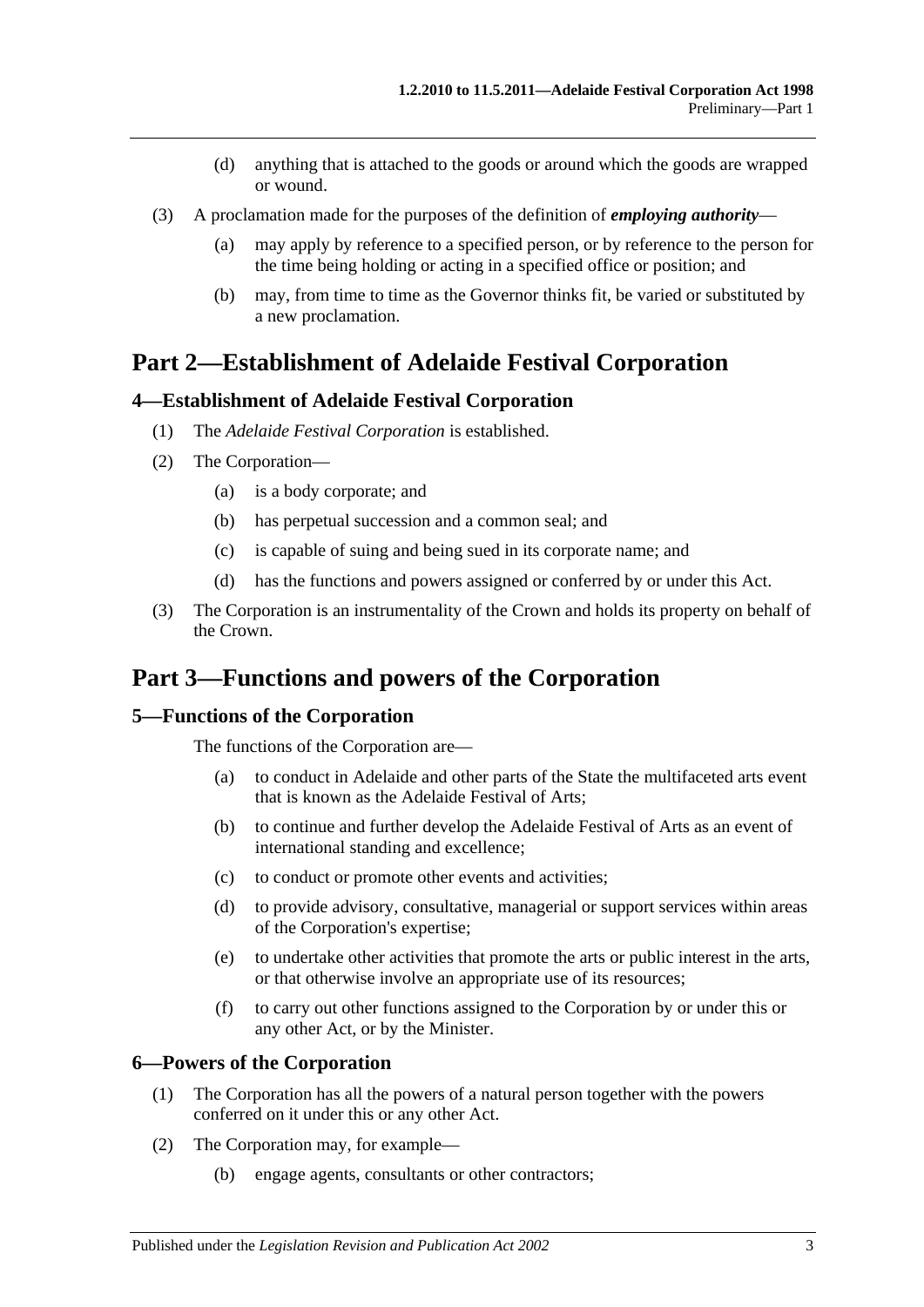- (c) enter into contracts or agreements with artists, performers, entertainers and other persons involved in the arts, or employ such persons;
- (d) enter into other contracts, agreements or arrangements;
- (e) acquire, hold, deal with and dispose of any interest in real or personal property;
- (f) accept gifts or grants or obtain financial sponsorship from any person or body;
- (g) carry on any advertising and promotional activities;
- (h) conduct events and establish, operate or manage venues and other facilities (including food and liquor facilities);
- (i) regulate and control admission to any venue for any event or activity conducted, promoted or undertaken by the Corporation, and charge and collect fees for admission to any such venue;
- (j) grant for fee or other consideration advertising or sponsorship rights or other rights, licences or concessions in connection with events or activities conducted, promoted or undertaken by the Corporation;
- (k) publish or produce books, programs, brochures, films, souvenirs and other things relating to events or activities conducted, promoted or undertaken by the Corporation;
- (l) sell or supply food and drink (including alcoholic beverages), books, programs, brochures, films, souvenirs and other things in connection with events or activities conducted, promoted or undertaken by the Corporation;
- (m) grant or dispose of rights to televise, broadcast or record any events or activities conducted, promoted or undertaken by the Corporation;
- (n) restrict, control and make charges for the use of official insignia;
- (o) take out policies of insurance in its own right or on behalf of the State;
- (p) acquire and hold licences;
- (q) participate (whether as a member or otherwise) in, or otherwise be involved in the activities of, national or international organisations or associations involved in the arts, or the promotion of the arts;
- (r) enter into any partnership or joint venture arrangement;
- <span id="page-3-0"></span>(s) form, or acquire, hold, deal with and dispose of shares or other interests in, or securities issued by, bodies corporate, whether within or outside the State;
- <span id="page-3-1"></span>(t) borrow money and obtain other forms of financial accommodation;
- (u) act as trustee on behalf of another person in connection with the performance of its functions under this Act.
- (3) However, the Corporation must not, without the approval of the Treasurer, exercise a power referred to in [subsection](#page-3-0) (2)(s) or [\(t\).](#page-3-1)
- (4) The Corporation may exercise its powers within and outside the State.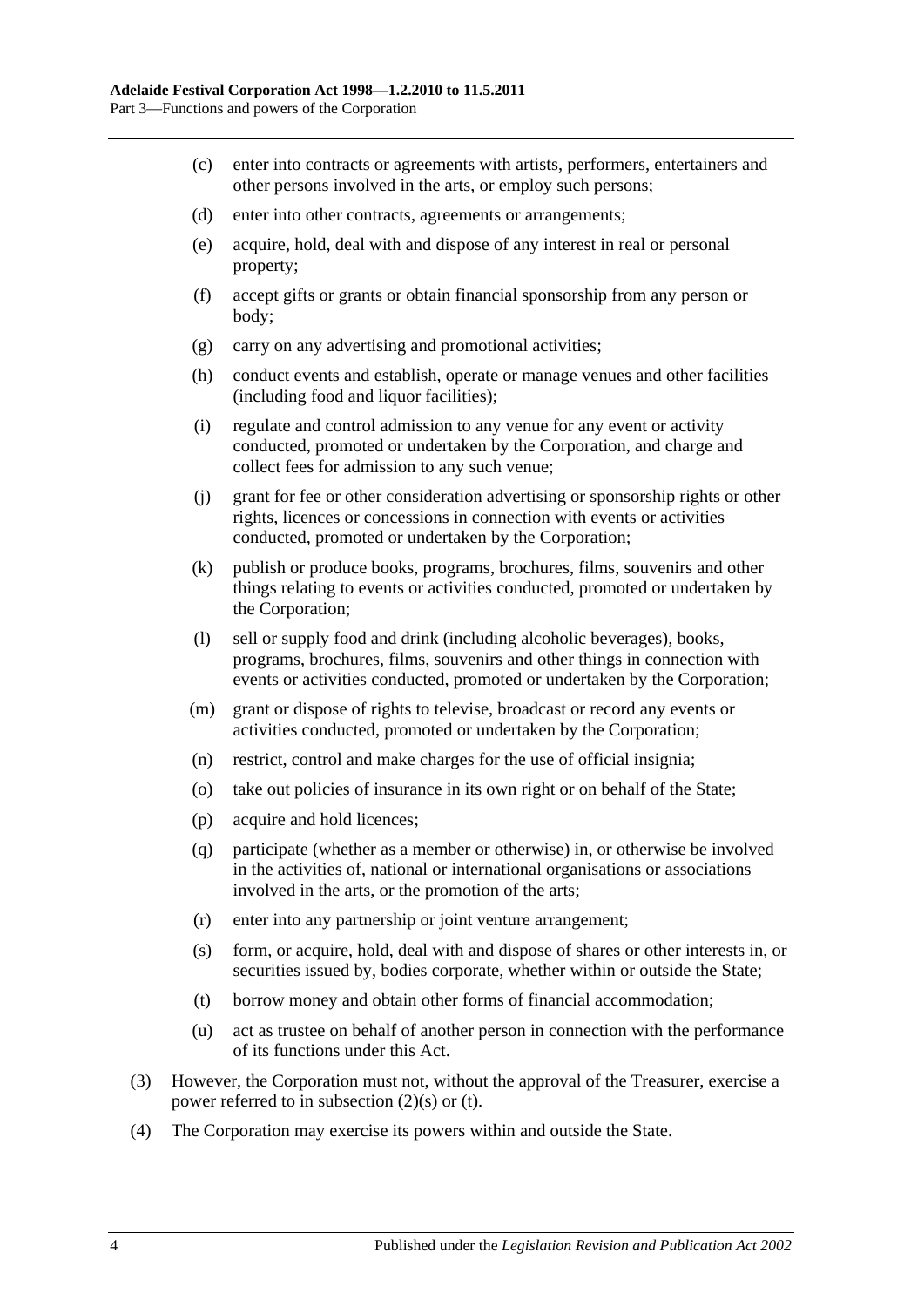## <span id="page-4-0"></span>**Part 4—Management of the Corporation**

## <span id="page-4-1"></span>**Division 1—Board**

### <span id="page-4-2"></span>**7—Establishment of board**

- (1) There will be a board to act as the governing authority of the Corporation.
- (2) The functions and powers of the Corporation may be performed and exercised by the board and decisions made by the board are decisions of the Corporation.

#### <span id="page-4-3"></span>**8—Composition of board**

- (1) The board will consist of not more than eight members appointed by the Governor, of whom—
	- (a) one will be a person selected from a panel of three persons nominated by the Friends of the Adelaide Festival Incorporated; and
	- (b) one will be a person selected from a panel of three persons nominated by The Corporation of the City of Adelaide; and
	- (c) the remainder will be persons nominated by the Minister.
- (2) At least two members of the board must be women and at least two must be men.
- (3) One member of the board will be appointed by the Governor to chair meetings of the board.
- (4) The Governor may appoint a suitable person to be a deputy of a member (being a person nominated by the body or person who nominated the member) and a person so appointed may act as a member of the board in the absence of the member.

#### <span id="page-4-4"></span>**9—Terms and conditions of appointment of members**

- (1) A member of the board will be appointed for a term, not exceeding three years, specified in the instrument of appointment.
- (2) A member is, at the expiration of a term of appointment, eligible for reappointment but not so as to hold office for consecutive terms that exceed six years in total.
- <span id="page-4-5"></span>(3) The Governor may remove a member from office on any grounds that the Governor considers sufficient.
- (4) The office of a member becomes vacant if the member—
	- (a) dies; or
	- (b) completes a term of office and is not reappointed; or
	- (c) resigns by written notice to the Minister; or
	- (d) is convicted of an indictable offence; or
	- (e) is removed from office under [subsection](#page-4-5) (3).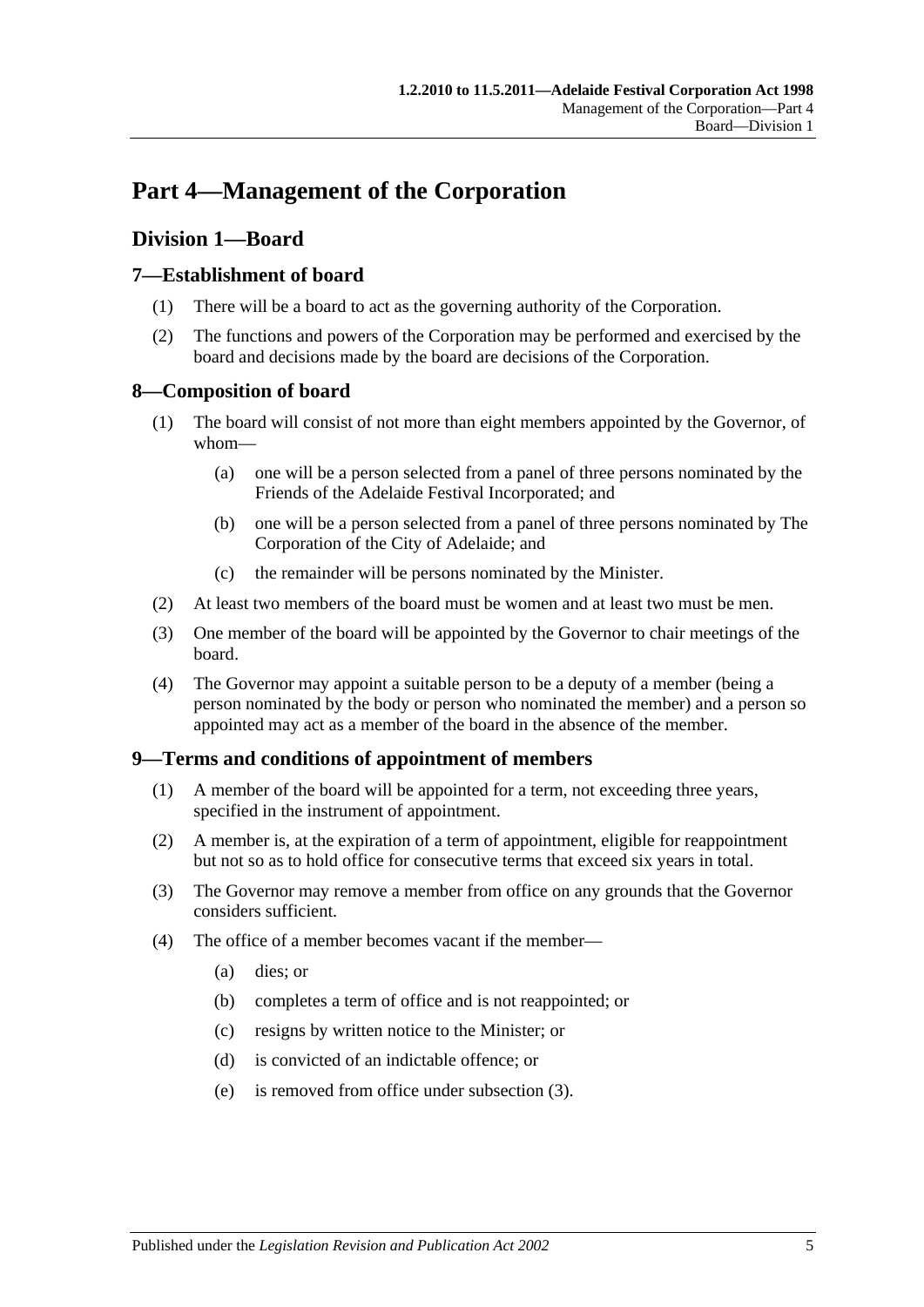#### <span id="page-5-0"></span>**10—Vacancies or defects in appointment of members**

An act or proceeding of the board is not invalid by reason only of a vacancy in its membership and, despite the subsequent discovery of a defect in the appointment of a member, an act or proceeding of the board will be as valid and effectual as if the member had been duly appointed.

#### <span id="page-5-1"></span>**11—Remuneration**

A member of the board is entitled to such remuneration, allowances and expenses as may be determined by the Governor.

#### <span id="page-5-2"></span>**12—Proceedings**

- (1) A quorum of the board consists of one half the total number of its members (ignoring any fraction resulting from the division) plus one.
- (2) In the absence of the member appointed to chair meetings of the board at a meeting of the board, a member chosen by the members present at the meeting will preside.
- (3) A decision carried by a majority of the votes cast by members at a meeting is a decision of the board.
- (4) Each member present at a meeting of the board has one vote on any question arising for decision and, if the votes are equal, the member presiding at the meeting may exercise a casting vote.
- (5) A conference by telephone or other electronic means between members will, for the purposes of this section, be taken to be a meeting of the board at which the participating members are present if—
	- (a) notice of the conference is given to all members in the manner determined by the board for the purpose; and
	- (b) each participating member is capable of communicating with every other participating member during the conference.
- (6) A proposed resolution of the board becomes a valid decision of the board despite the fact that it is not voted on at a meeting of the board if—
	- (a) notice of the proposed resolution is given to all members in accordance with procedures determined by the board; and
	- (b) a majority of the members expresses concurrence in the proposed resolution by letter or by facsimile transmission or other electronically transmitted written communication setting out the terms of the resolution.
- (7) The board must have accurate minutes kept of its proceedings.
- (8) Subject to this Act, the board may determine its own procedures.

#### <span id="page-5-3"></span>**13—Conflict of interest under Public Sector (Honesty and Accountability) Act**

A member of the board will not be taken to have a direct or indirect interest in a matter for the purposes of the *[Public Sector \(Honesty and Accountability\) Act](http://www.legislation.sa.gov.au/index.aspx?action=legref&type=act&legtitle=Public%20Sector%20(Honesty%20and%20Accountability)%20Act%201995) 1995* by reason only of the fact that the member has an interest in a matter that is shared in common with those engaged in or associated with the arts industry generally, or a substantial section of those engaged in or associated with the arts industry.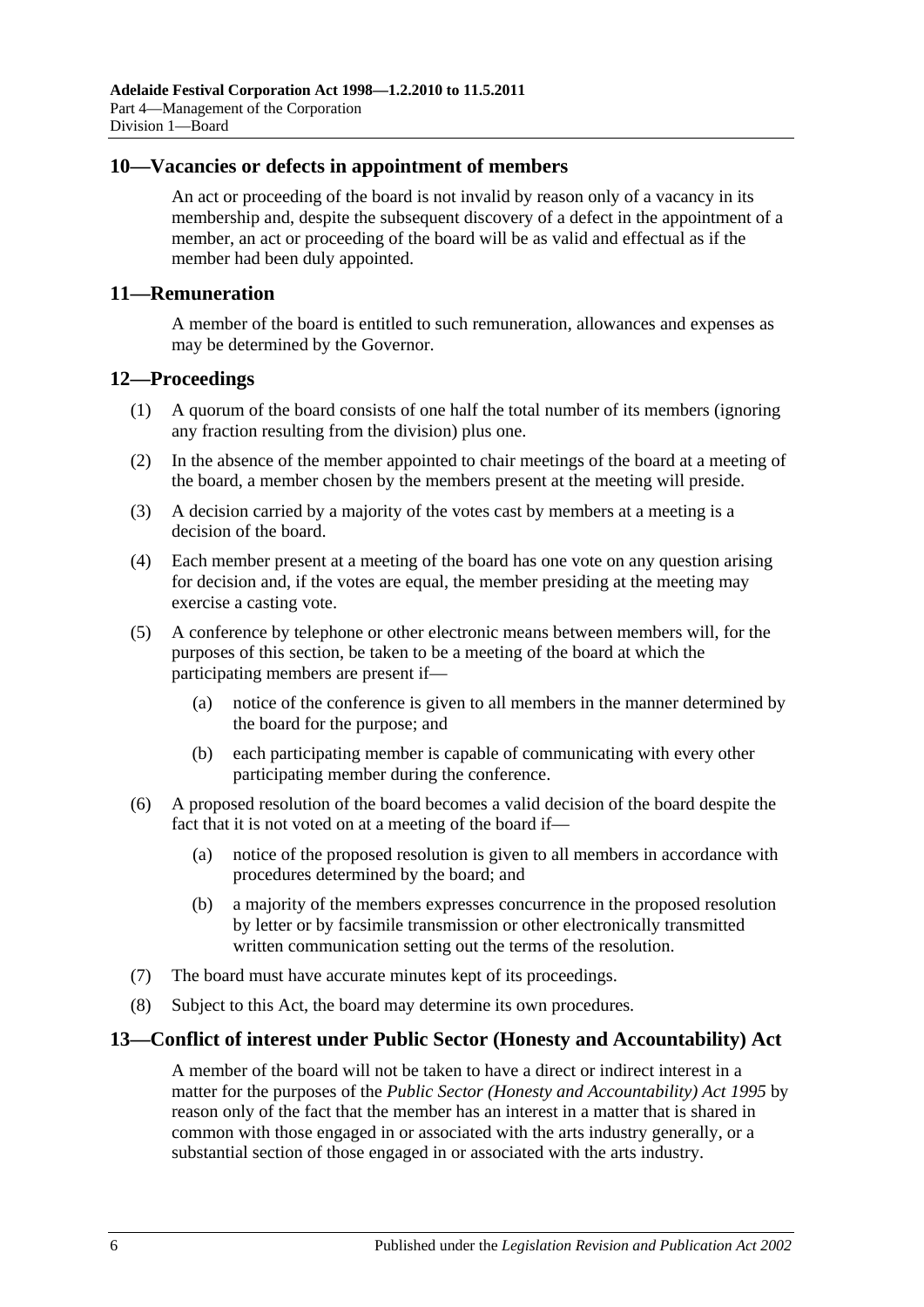## <span id="page-6-0"></span>**Division 2—Ministerial control**

#### <span id="page-6-1"></span>**16—Ministerial control**

- (1) Subject to [subsection](#page-6-5) (2), the board is subject to the control and direction of the Minister.
- <span id="page-6-5"></span>(2) No Ministerial direction can be given—
	- (a) as to the artistic content of an event or activity conducted by the Corporation; or
	- (b) as to the manner in which the board is to deal with a testamentary or other gift.

## <span id="page-6-2"></span>**Division 3—Committees and delegations**

#### <span id="page-6-3"></span>**17—Committees**

- (1) The board may establish such committees (including advisory or subcommittees) as the board thinks fit.
- (2) The membership of a committee will be determined by the board and may, but need not, consist of, or include, members of the board.
- (3) The procedures to be observed in relation to the conduct of the business of a committee will be—
	- (a) as determined by the board;
	- (b) insofar as a procedure is not determined under paragraph (a)—as determined by the committee.

#### <span id="page-6-4"></span>**18—Delegation**

- (1) The board may, by instrument in writing, delegate functions or powers under this Act.
- (2) A function or power delegated under this section may, if the instrument of delegation so provides, be further delegated.
- (3) A delegation—
	- (a) may be made—
		- (i) to a particular person, committee or body; or
		- (ii) to the person for time being occupying a particular office or position; and
	- (b) may be made subject to conditions and limitations specified in the instrument of delegation; and
	- (c) is revocable at will and does not derogate from the power of the delegator to act in any matter.
- <span id="page-6-6"></span>(4) A delegate must not act pursuant to the delegation in any matter in which the delegate has a direct or indirect pecuniary or personal interest.

Maximum penalty: \$10 000 or imprisonment for 2 years.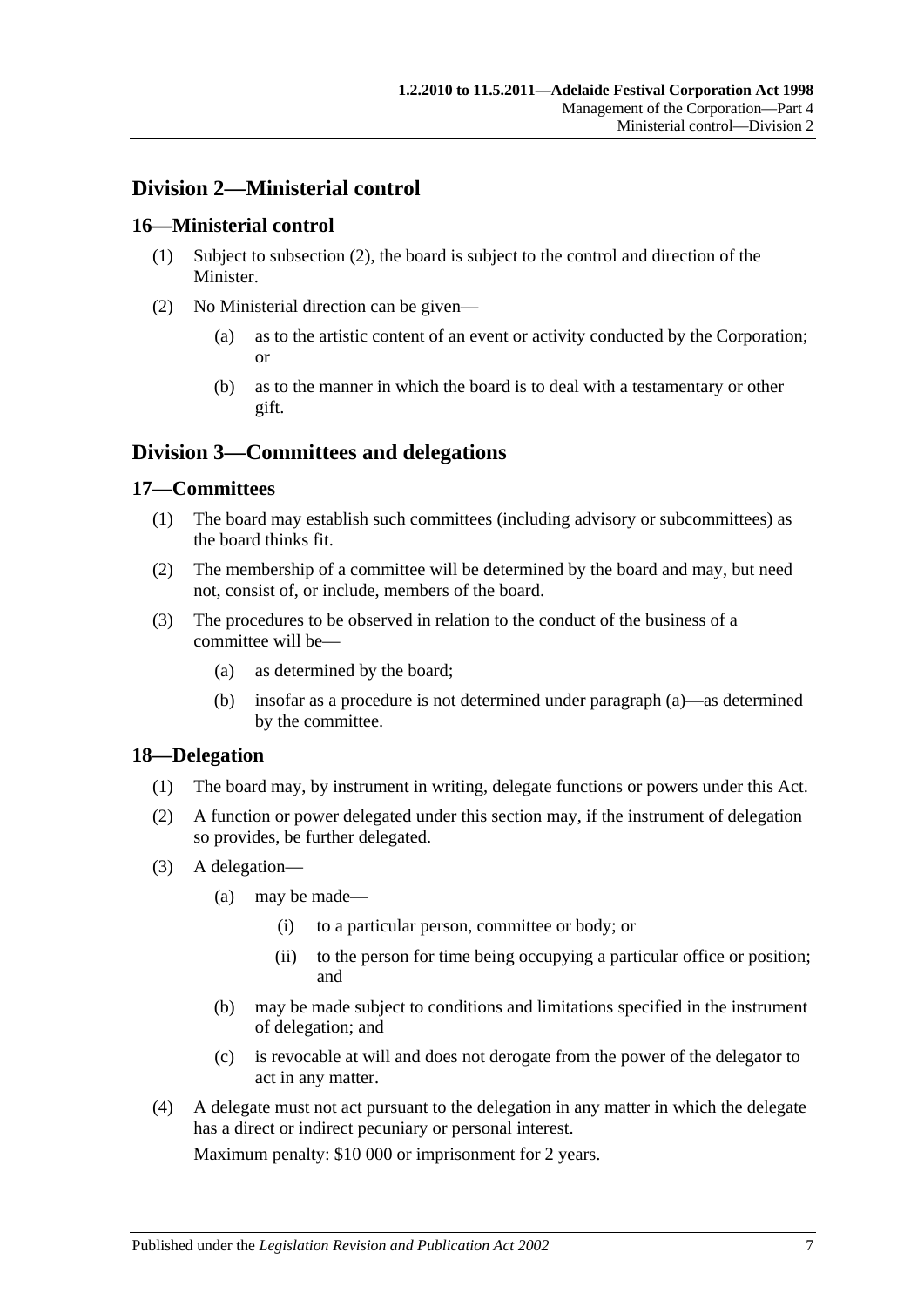(5) It is a defence to a charge of an offence against [subsection](#page-6-6) (4) to prove that the defendant was, at the time of the alleged offence, unaware of his or her interest in the matter.

## <span id="page-7-0"></span>**Division 4—Financial matters and annual reports**

#### <span id="page-7-1"></span>**19—Accounts and audit**

- (1) The board must cause proper accounting records to be kept in relation to the financial affairs of the Corporation, and must have annual statements of account prepared in respect of each financial year.
- (2) The accounting records and the statements of account must comply with—
	- (a) any instructions of the Treasurer under section 41 of the *[Public Finance and](http://www.legislation.sa.gov.au/index.aspx?action=legref&type=act&legtitle=Public%20Finance%20and%20Audit%20Act%201987)  [Audit Act](http://www.legislation.sa.gov.au/index.aspx?action=legref&type=act&legtitle=Public%20Finance%20and%20Audit%20Act%201987) 1987*; and
	- (b) any further requirements imposed by the Auditor-General.
- (3) The Auditor-General may at any time audit the accounts of the Corporation and must audit the annual statements of account.

#### <span id="page-7-2"></span>**20—Annual report**

- (1) The board must, on or before 30 September in every year, forward to the Minister a report on the work and operations of the Corporation for the preceding financial year.
- (2) The report must contain the audited statements of account of the Corporation for the preceding financial year.
- (3) The Minister must, within 12 sitting days after receiving a report under this section, have copies of the report laid before both Houses of Parliament.

## <span id="page-7-3"></span>**Division 5—Staffing arrangements**

#### <span id="page-7-5"></span><span id="page-7-4"></span>**20A—Staffing arrangements**

- (1) The employing authority may employ staff to perform functions in connection with the operations or activities of the Corporation.
- (2) The terms and conditions of employment of a person under [subsection](#page-7-5) (1) will be determined by the employing authority.
- (3) A person employed under this section will be taken to be employed by or on behalf of the Crown (but will not be employed in the Public Service of the State unless brought into an administrative unit under the *[Public Sector Act](http://www.legislation.sa.gov.au/index.aspx?action=legref&type=act&legtitle=Public%20Sector%20Act%202009) 2009*).
- (4) The employing authority may direct a person employed under this section to perform functions in connection with the operations or activities of a public sector agency specified by the employing authority (and the person must comply with that direction).
- (5) The employing authority is, in acting under this section, subject to direction by the **Minister**
- (6) However, no Ministerial direction may be given by the Minister relating to the appointment, transfer, remuneration, discipline or termination of a particular person.
- <span id="page-7-6"></span>(7) The employing authority may delegate a power or function under this section.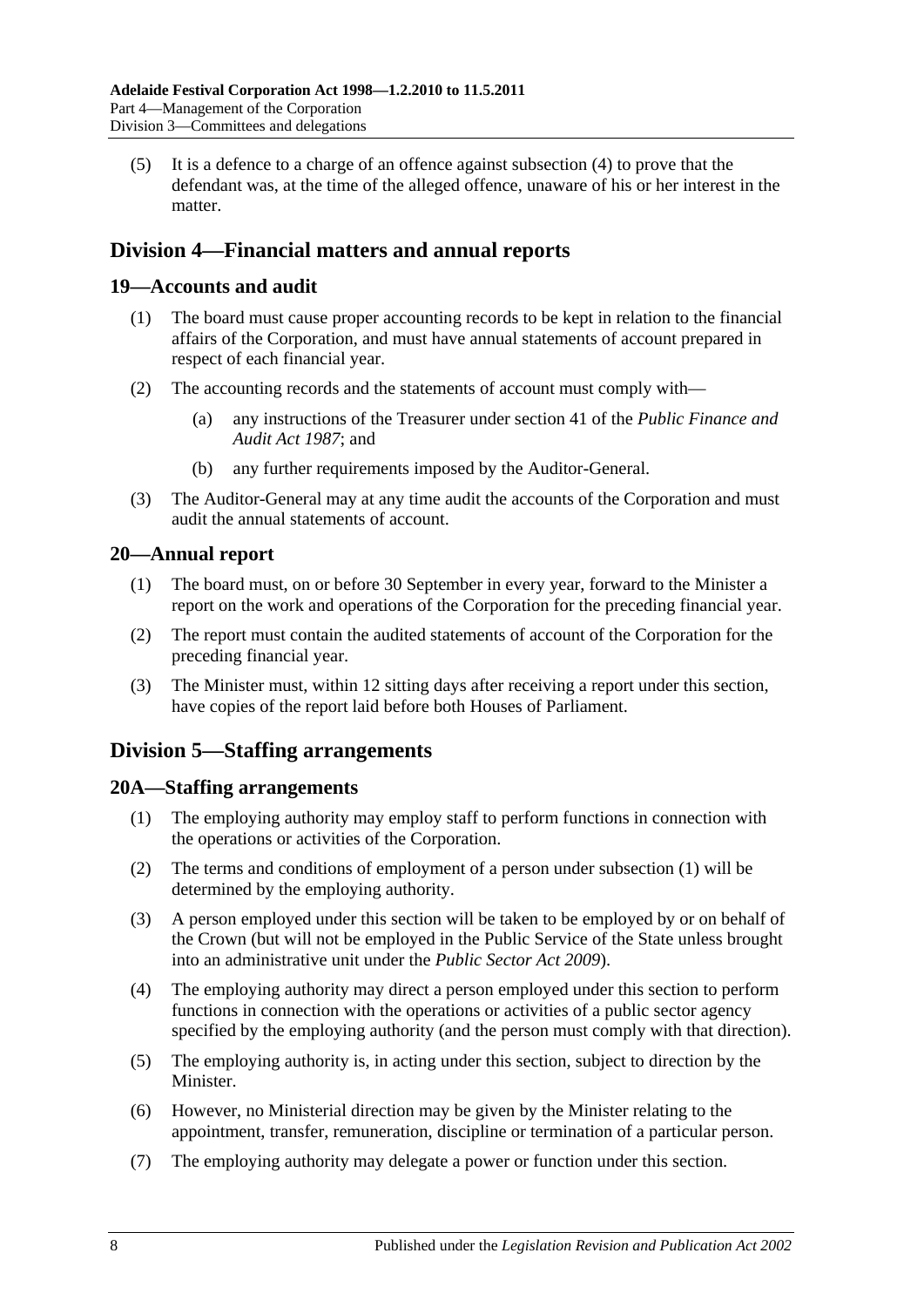- (8) A delegation under [subsection](#page-7-6) (7)—
	- (a) must be by instrument in writing; and
	- (b) may be made to a body or person (including a person for the time being holding or acting in a specified office or position); and
	- (c) may be unconditional or subject to conditions; and
	- (d) may, if the instrument of delegation so provides, allow for the further delegation of a power or function that has been delegated; and
	- (e) does not derogate from the power of the employing authority to act personally in any matter; and
	- (f) may be revoked at any time by the employing authority.
- (9) A change in the person who constitutes the employing authority under this Act will not affect the continuity of employment of a person under this section.
- (10) The Corporation must, at the direction of the Minister, the Treasurer or the employing authority, make payments with respect to any matter arising in connection with the employment of a person under this section (including, but not limited to, payments with respect to salary or other aspects of remuneration, leave entitlements, superannuation contributions, taxation liabilities, workers compensation payments, termination payments, public liability insurance and vicarious liabilities).
- (11) The Corporation does not have the power to employ any person.
- (12) The Corporation may, under an arrangement established by a Minister administering an administrative unit, make use of the services or staff of that administrative unit.
- (13) In this section—

*public sector agency* has the same meaning as in the *[Public Sector Act](http://www.legislation.sa.gov.au/index.aspx?action=legref&type=act&legtitle=Public%20Sector%20Act%202009) 2009*.

## <span id="page-8-0"></span>**Part 5—Miscellaneous**

#### <span id="page-8-1"></span>**21—Common seal and execution of documents**

- (1) The common seal of the Corporation must not be affixed to a document except in pursuance of a decision of the board and the fixing of the seal must be attested by the signatures of two members of the board.
- <span id="page-8-2"></span>(2) The board may, by instrument under the common seal of the Corporation, authorise a person or persons (whether nominated by name or by office or title) to execute documents on behalf of the Corporation subject to conditions and limitations (if any) specified in the instrument of authority.
- (3) Without limiting [subsection](#page-8-2) (2), an authority may be given so as to authorise two or more persons to execute documents jointly on behalf of the Corporation.
- (4) A document is duly executed by the Corporation if—
	- (a) the common seal of the Corporation is affixed to the document in accordance with this section; or
	- (b) the document is signed on behalf of the Corporation by a person or persons in accordance with authority conferred under this section.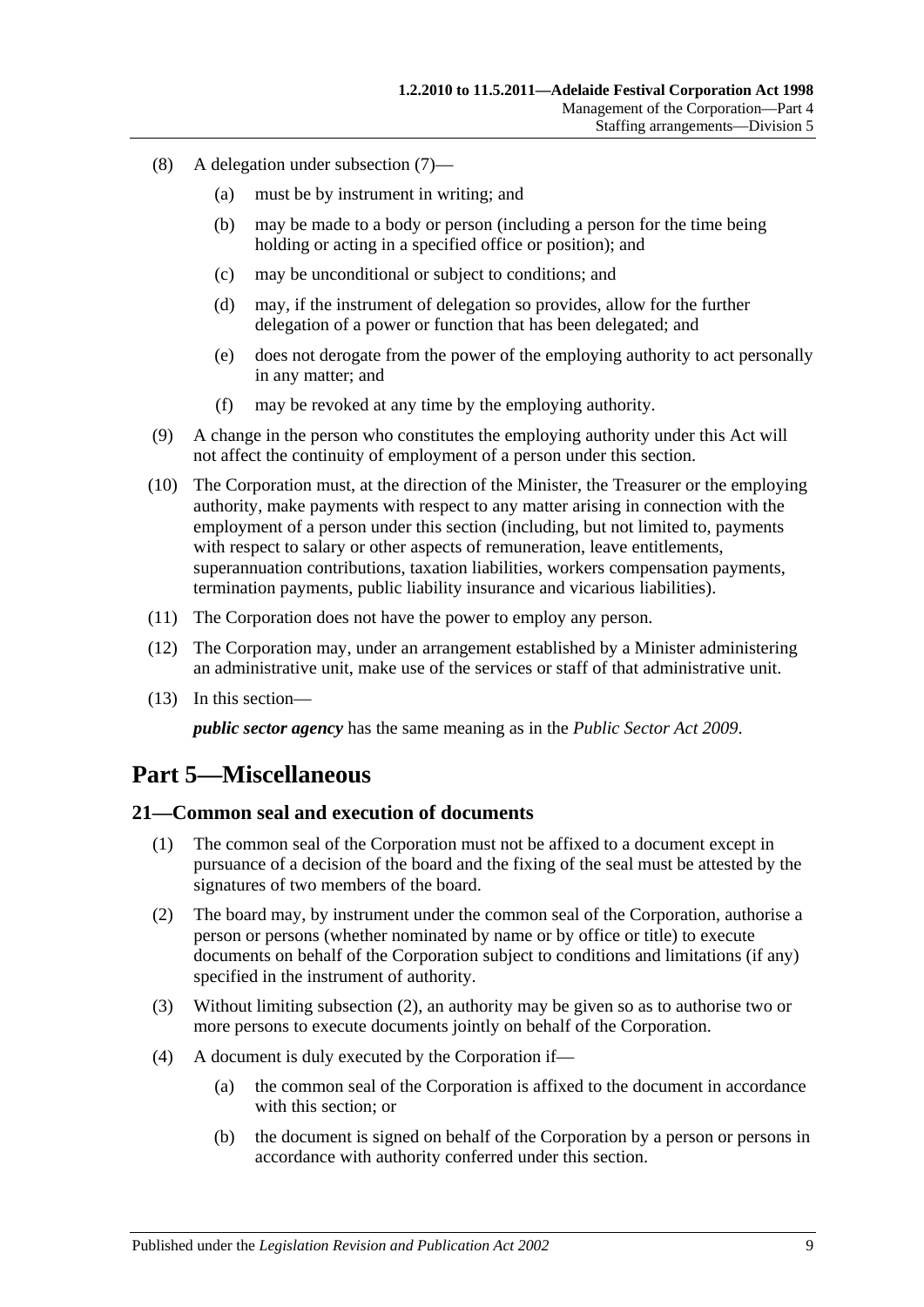#### <span id="page-9-3"></span><span id="page-9-0"></span>**22—Corporation may conduct operations under other name**

- (1) The Corporation may, if the board so determines, conduct its operations or any part of its operations not under the name *Adelaide Festival Corporation* but under some other name declared by the Minister by notice in the Gazette.
- (2) However, the Minister must not make a declaration under [subsection](#page-9-3) (1) in relation to a name that is registered or otherwise protected under another Act unless the Minister is acting with the consent or agreement of the person who has the benefit of the registration or protection.
- (3) The *Adelaide Festival Corporation* and any other name declared under [subsection](#page-9-3) (1) are official titles.

#### <span id="page-9-1"></span>**23—Declaration of logos and official titles**

- (1) The Minister may, by notice in the Gazette, declare a logo to be a logo in respect of the Corporation or a particular event or activity conducted, promoted or undertaken by the Corporation.
- <span id="page-9-4"></span>(2) The Minister may, by notice in the Gazette, declare a name or a title of an event or activity conducted, promoted or undertaken by the Corporation to be an official title.
- (3) However, the Minister must not make a declaration under [subsection](#page-9-4) (2) in relation to a name or title that is registered or otherwise protected under another Act unless the Minister is acting with the consent or agreement of the person who has the benefit of the registration or protection.
- (4) The Minister may, by notice in the Gazette, vary or revoke a notice under this section.

#### <span id="page-9-2"></span>**24—Protection of proprietary interests of Corporation**

- (1) The Corporation has a proprietary interest in all official insignia.
- <span id="page-9-5"></span>(2) A person must not, without the consent of the Corporation, in the course of a trade or business—
	- (a) use a name in which the Corporation has a proprietary interest under this section for the purpose of promoting the sale of services or the provision of any benefits; or
	- (b) sell goods marked with official insignia; or
	- (c) use official insignia for the purpose of promoting the sale of goods or services.

Maximum penalty: \$20 000.

(3) A person must not, without the consent of the Corporation, assume a name or description that consist of, or includes, official insignia.

Maximum penalty: \$20 000.

- (4) A consent under this section—
	- (a) may be given with or without conditions (including conditions requiring payment to the Corporation); and
	- (b) may be given generally by notice in the Gazette or by notice in writing addressed to an applicant for the consent; and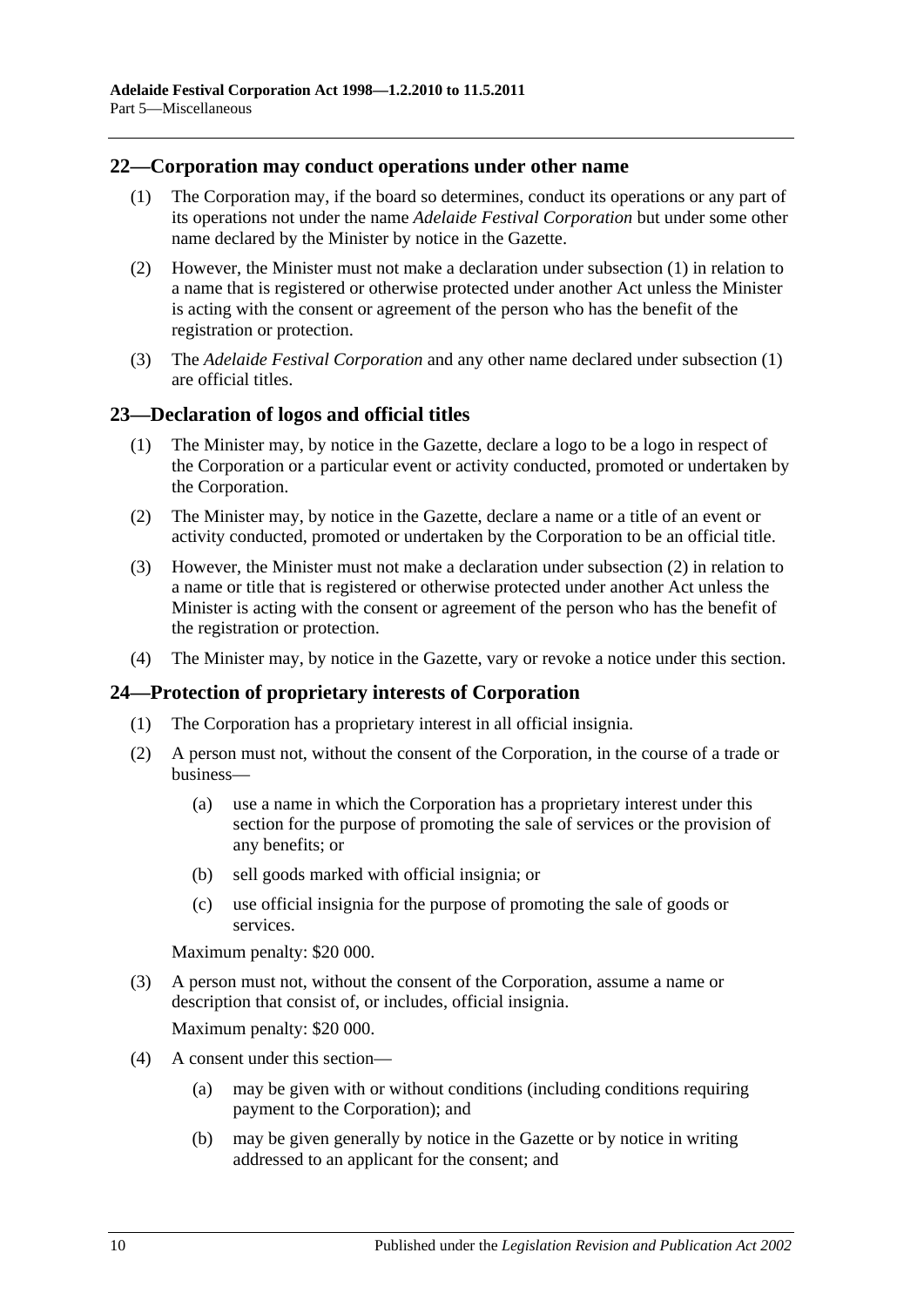- (c) may be revoked by the Corporation for breach of a condition by notice in writing given personally or by post to a person who has the benefit of the consent.
- <span id="page-10-2"></span>(5) The Supreme Court may, on the application of the Corporation, grant an injunction to restrain a breach of this section.
- <span id="page-10-3"></span>(6) The court by which a person is convicted of an offence against this section may, on the application of the Corporation, order the convicted person to pay compensation of an amount fixed by the court to the Corporation.
- (7) [Subsections](#page-10-2) (5) and [\(6\)](#page-10-3) do not derogate from any civil remedy that may be available to the Corporation apart from those subsections.

#### <span id="page-10-0"></span>**25—Seizure and forfeiture of goods**

- $(1)$  If—
	- (a) goods apparently intended for a commercial purpose are marked with official insignia; and
	- (b) a member of the police force suspects on reasonable grounds that the use of the insignia has not been authorised by the Corporation,

the member may seize those goods.

- <span id="page-10-4"></span>(2) If goods have been seized under this section and—
	- (a) proceedings are not instituted for an offence against [section](#page-9-5) 24(2) in relation to the goods within three months of their seizure; or
	- (b) after proceedings have been instituted and completed, the defendant is not convicted,

the person from whom they were seized is entitled to recover—

- (c) the goods or, if they have been destroyed, compensation equal to the market value of the goods at the time of their seizure; and
- (d) compensation for any loss suffered by reason of the seizure of the goods.
- (3) An action for the payment of compensation under [subsection](#page-10-4) (2) may be brought against the Corporation in any court of competent jurisdiction.
- (4) The court by which a person is convicted of an offence against this Act may order that goods to which the offence relates be forfeited to the Crown.
- (5) Any goods forfeited to the Crown must be disposed of in such manner as the Minister may direct and, if sold, the proceeds of the sale paid into the Consolidated Account.

#### <span id="page-10-1"></span>**26—Approvals by Treasurer**

- (1) An approval given by the Treasurer under this Act may be—
	- (a) specific or general; and
	- (b) conditional or unconditional.
- (2) An approval given by the Treasurer may be varied or revoked by the Treasurer at any time.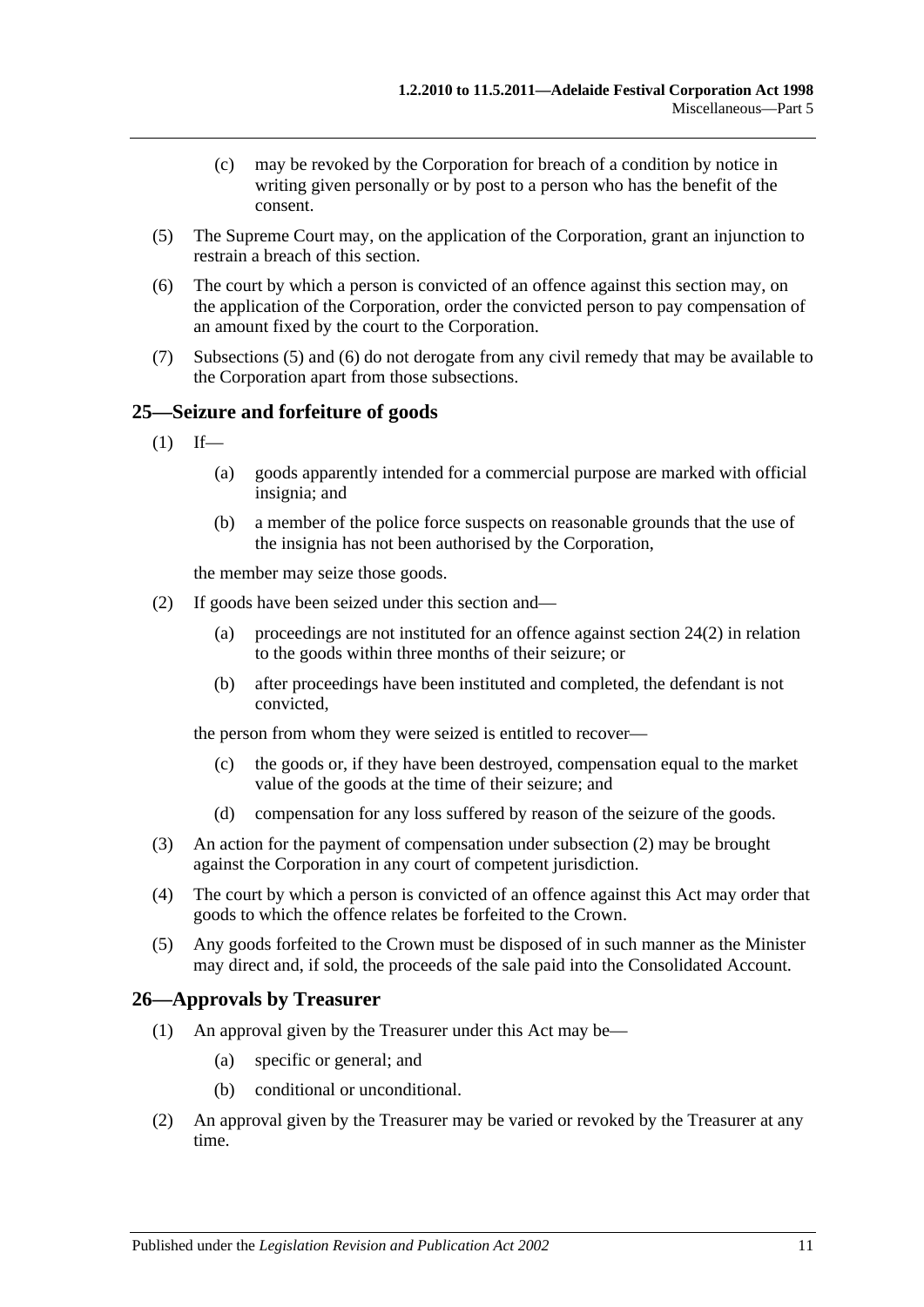### <span id="page-11-0"></span>**27—Regulations**

The Governor may make such regulations as are contemplated by, or necessary or expedient for the purposes of, this Act.

## <span id="page-11-1"></span>**Schedule—Transitional provisions**

#### <span id="page-11-4"></span><span id="page-11-2"></span>**1—Transfer of staff**

- (1) The Governor may, by proclamation, declare that a person who is, immediately before the commencement of this clause, employed or engaged for any purpose associated with the conduct of the Adelaide Festival of Arts is to be employed in a position in the employment of the Corporation (and such a proclamation will have effect according to its terms).
- (2) The transfer of a person's employment under [subclause](#page-11-4) (1)—
	- (a) does not constitute a termination of a pre-existing employment agreement; and
	- (b) does not affect—
		- (i) existing conditions of employment or existing or accrued rights to leave; or
		- (ii) a process commenced for variation of those conditions or rights.
- (3) The Governor may, by proclamation, make any transitional or ancillary provision that may be necessary or expedient in connection with the operation of [subclause](#page-11-4) (1).

#### <span id="page-11-5"></span><span id="page-11-3"></span>**2—Transfer of assets and liabilities**

- (1) The Minister may, by instrument in writing, vest assets or liabilities of the Minister associated with the Adelaide Festival of Arts in the Corporation.
- (2) An instrument under [subclause](#page-11-5) (1) may, in relation to assets or liabilities of the Minister associated with the Adelaide Festival of Arts, be expressed to operate—
	- (a) in relation to all assets or liabilities;
	- (b) in relation to various classes of assets or liabilities;
	- (c) in relation to specific assets or liabilities.
- (3) An instrument under [subclause](#page-11-5) (1) may make other provisions that in the opinion of the Minister are necessary or expedient in connection with the vesting of assets or liabilities.
- (4) The vesting of assets or liabilities under this clause operates by force of this clause and despite the provisions of any other law or instrument.
- <span id="page-11-6"></span>(5) The Registrar-General or another authority required or authorised under a law of the State to register or record transactions affecting assets or liabilities, or documents relating to such transactions, must, on application under this clause, register or record in an appropriate manner a vesting under this clause.
- (6) No fee is payable in respect of an application under [subclause](#page-11-6) (5).
- (7) Nothing done under this clause—
	- (a) constitutes a breach of, or default under, an Act or other law; or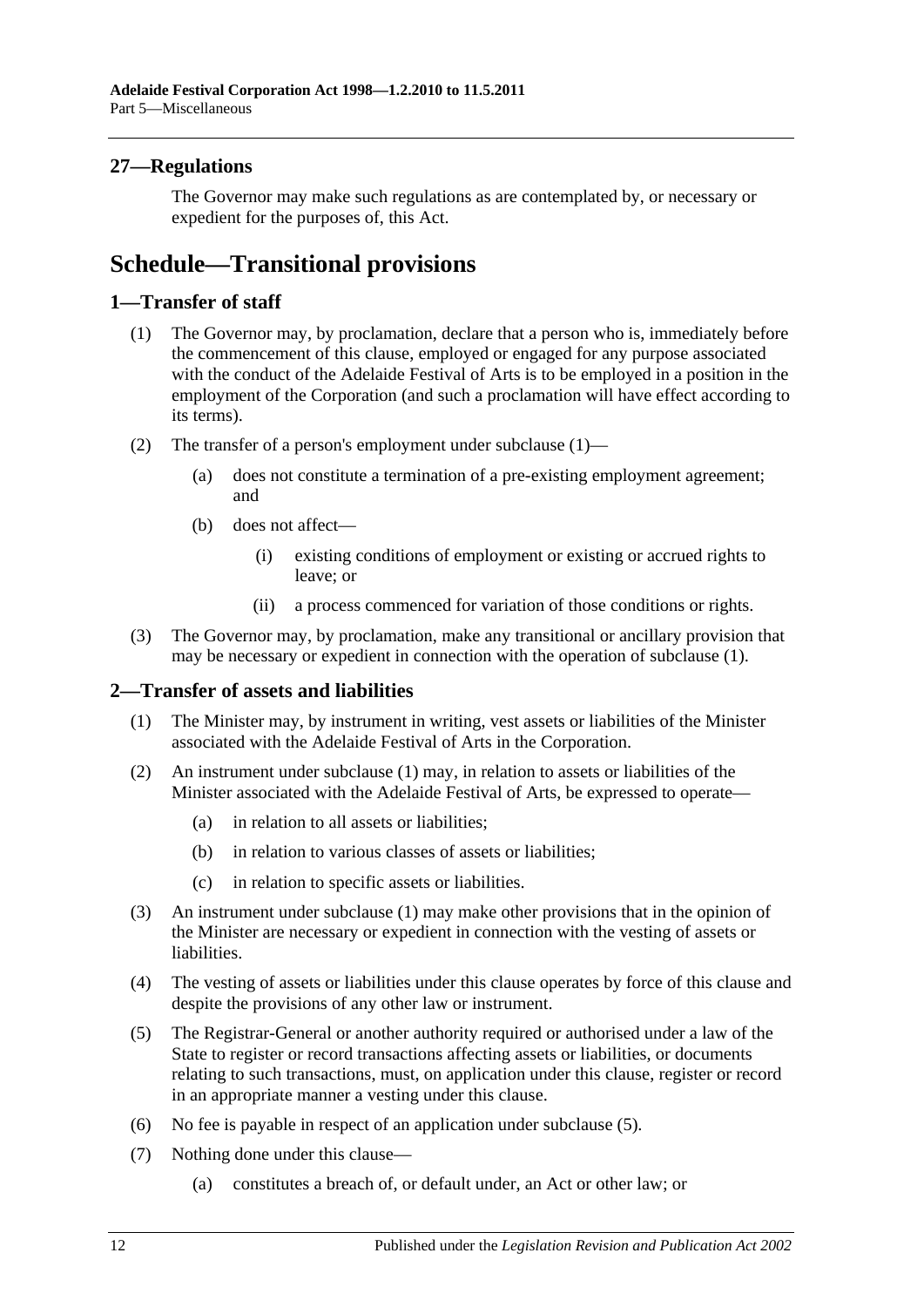- (b) constitutes a breach of, or default under, a contract, agreement, understanding or undertaking; or
- (c) constitutes a breach of a duty of confidence (whether arising by contract, in equity or by custom or in any other way); or
- (d) constitutes a civil or criminal wrong; or
- (e) terminates an agreement or obligation or fulfils any condition that allows a person to terminate an agreement or obligation, or gives rise to any other right or remedy; or
- (f) releases a surety or other obligee wholly or in part from an obligation.
- (8) In this clause—

*asset* means—

- (a) a present, contingent or future legal or equitable estate or interest in real or personal property; or
- (b) a present, contingent or future right, power, privilege or immunity,

(and includes a present or future cause of action in favour of the Minister);

*liability* means a present, contingent or future liability or obligation (including a non-pecuniary obligation and a present or future cause of action against the Minister).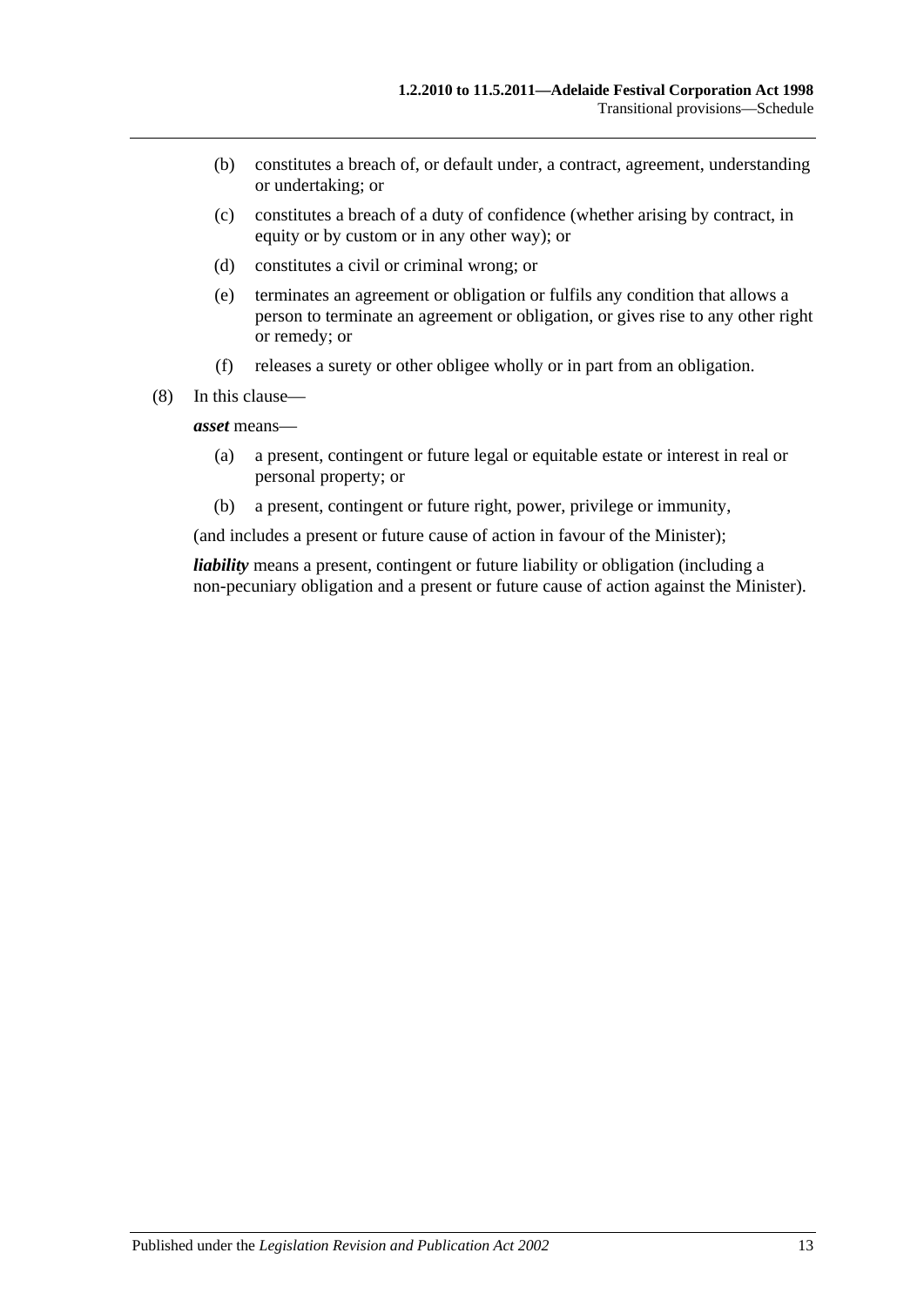## <span id="page-13-0"></span>**Legislative history**

### **Notes**

- Amendments of this version that are uncommenced are not incorporated into the text.
- Please note—References in the legislation to other legislation or instruments or to titles of bodies or offices are not automatically updated as part of the program for the revision and publication of legislation and therefore may be obsolete.
- Earlier versions of this Act (historical versions) are listed at the end of the legislative history.
- For further information relating to the Act and subordinate legislation made under the Act see the Index of South Australian Statutes or www.legislation.sa.gov.au.

## **Principal Act and amendments**

New entries appear in bold.

| Year No |     | Title                                                                                    | Assent     | Commencement                                                        |
|---------|-----|------------------------------------------------------------------------------------------|------------|---------------------------------------------------------------------|
| 1998    | 73  | <b>Adelaide Festival Corporation</b><br>Act 1998                                         | 17.12.1998 | 1.4.1999 (Gazette 18.3.1999 p1424)                                  |
| 2006    | 41  | <b>Statutes Amendment (Public Sector</b><br>Employment) Act 2006                         | 14.12.2006 | Pt 5 (ss $12-14$ )-1.4.2007 ( <i>Gazette</i><br>29.3.2007 p930)     |
| 2009    | 84  | <b>Statutes Amendment (Public Sector</b><br><b>Consequential Amendments) Act</b><br>2009 | 10.12.2009 | Pt 8 (ss $17 \& 18$ )-1.2.2010 (Gazette<br>28.1.2010 p320)          |
| 2010    | -19 | <b>Statutes Amendment (Arts Agencies)</b><br>Governance and Other Matters)<br>Act 2010   | 28.10.2010 | Pt 3 (ss 15–28) & Sch 1 (Pt 3 & Pt 9<br>cll $3 \& 13$ )—uncommenced |

## **Provisions amended**

New entries appear in bold.

Entries that relate to provisions that have been deleted appear in italics.

| Provision       | How varied                                                            | Commencement |
|-----------------|-----------------------------------------------------------------------|--------------|
| Pt1             |                                                                       |              |
| s <sub>2</sub>  | omitted under Legislation Revision and<br><b>Publication Act 2002</b> |              |
| s <sub>3</sub>  |                                                                       |              |
| s(3(1))         |                                                                       |              |
|                 | employing authority inserted by 41/2006 s 12(1)                       | 1.4.2007     |
| s(3)            | inserted by $41/2006$ s $12(2)$                                       | 1.4.2007     |
| Pt <sub>3</sub> |                                                                       |              |
| s <sub>6</sub>  |                                                                       |              |
| s(6(2)          | (a) deleted by $41/2006$ s 13                                         | 1.4.2007     |
| Pt 4            |                                                                       |              |
| Pt 4 Div 1      |                                                                       |              |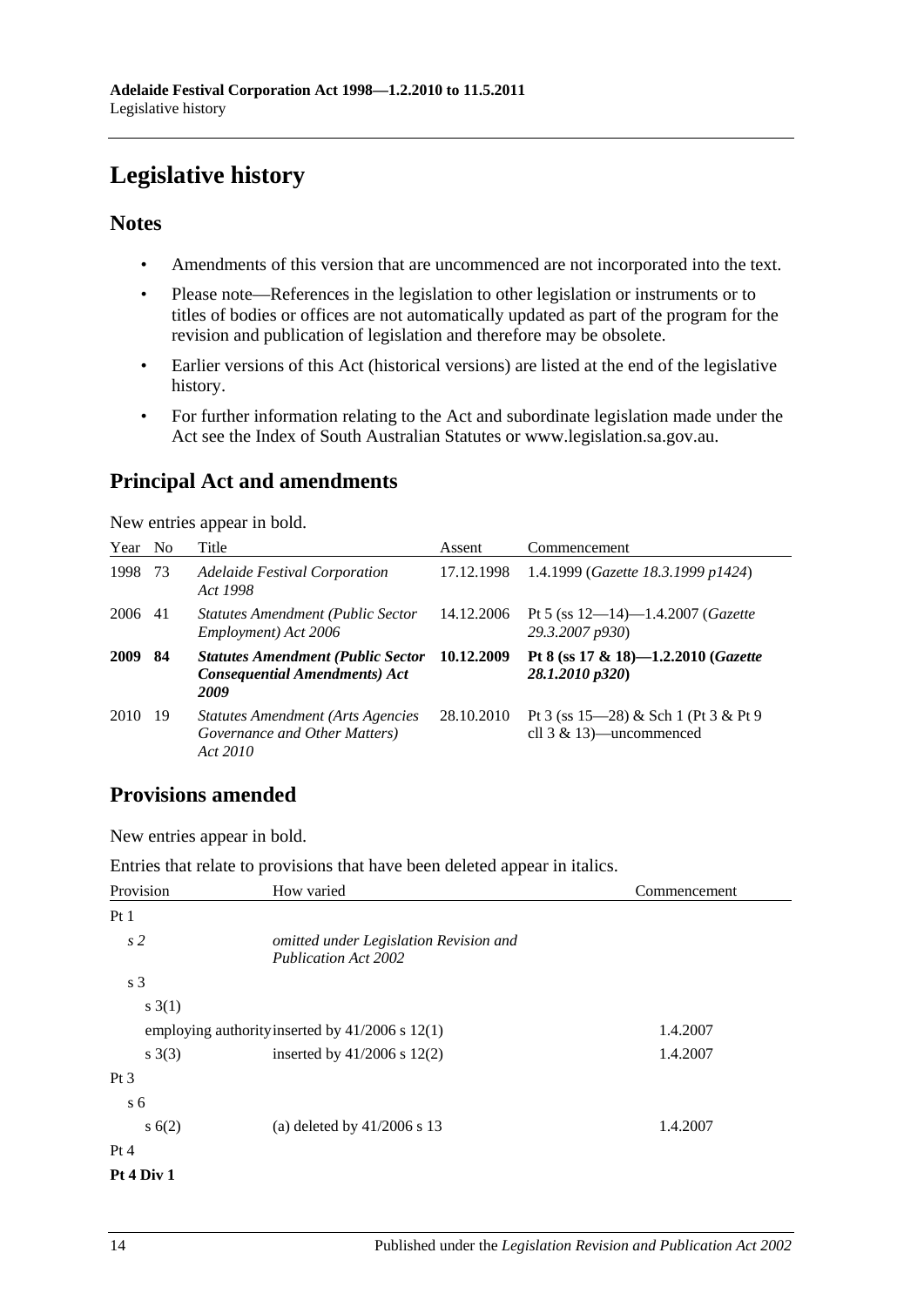| s <sub>13</sub>         | substituted by 84/2009 s 17 | 1.2.2010 |
|-------------------------|-----------------------------|----------|
| ss 14 and 15            | deleted by 84/2009 s 17     | 1.2.2010 |
| Pt $4 \mathrm{Div} 5$   | inserted by $41/2006$ s 14  | 1.4.2007 |
| s20A                    |                             |          |
| $s\,20A(3)$             | amended by 84/2009 s 18     | 1.2.2010 |
| $s\,20A(13)$            |                             |          |
| public sector<br>agency | amended by 84/2009 s 18     | 1.2.2010 |

## **Transitional etc provisions associated with Act or amendments**

#### *Statutes Amendment (Public Sector Employment) Act 2006, Sch 1—Transitional provisions*

**Note—**

Also see *Statutes Amendment (Public [Sector Employment\) \(Transitional Provisions\) Regulations](http://www.legislation.sa.gov.au/index.aspx?action=legref&type=act&legtitle=Statutes%20Amendment%20(Public%20Sector%20Employment)%20(Transitional%20Provisions)%20Regulations%202007)  [2007](http://www.legislation.sa.gov.au/index.aspx?action=legref&type=act&legtitle=Statutes%20Amendment%20(Public%20Sector%20Employment)%20(Transitional%20Provisions)%20Regulations%202007)*.

#### **1—Interpretation**

In this Part, unless the contrary intention appears—

*Commonwealth Act* means the *Workplace Relations Act 1996* of the Commonwealth;

#### *employing authority* means—

- (a) subject to [paragraph](#page-14-0) (b)—the person who is the employing authority under a relevant Act;
- <span id="page-14-0"></span>(b) in a case that relates to employment under the *[Fire and Emergency Services](http://www.legislation.sa.gov.au/index.aspx?action=legref&type=act&legtitle=Fire%20and%20Emergency%20Services%20Act%202005)  Act [2005](http://www.legislation.sa.gov.au/index.aspx?action=legref&type=act&legtitle=Fire%20and%20Emergency%20Services%20Act%202005)*—the Chief Executive of the South Australian Fire and Emergency Services Commission, or the Chief Officer of an emergency services organisation under that Act, as the case requires;

*Industrial Commission* means the Industrial Relations Commission of South Australia;

#### *prescribed body* means—

- (a) the Aboriginal Lands Trust;
- (b) the Adelaide Cemeteries Authority;
- (c) the Adelaide Festival Centre Trust;
- (d) the Adelaide Festival Corporation;
- (e) SA Ambulance Service Inc;
- (f) the Minister to whom the administration of the *[Children's Services Act](http://www.legislation.sa.gov.au/index.aspx?action=legref&type=act&legtitle=Childrens%20Services%20Act%201985) 1985* is committed;
- (g) the Minister to whom the administration of the *[Education Act](http://www.legislation.sa.gov.au/index.aspx?action=legref&type=act&legtitle=Education%20Act%201972) 1972* is committed;
- (h) the Electricity Supply Industry Planning Council;
- (i) a body constituted under the *[Fire and Emergency Services Act](http://www.legislation.sa.gov.au/index.aspx?action=legref&type=act&legtitle=Fire%20and%20Emergency%20Services%20Act%202005) 2005*;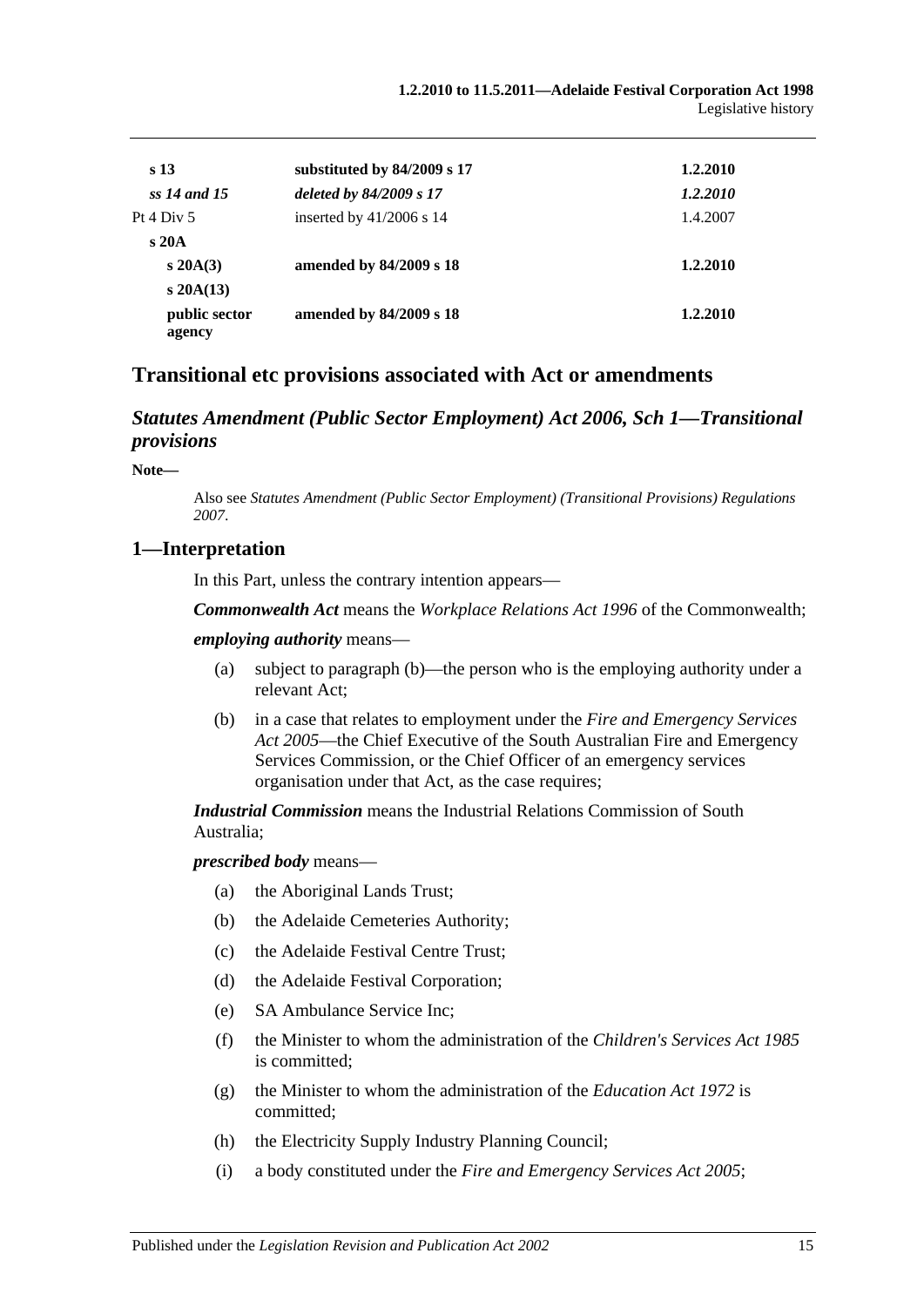- (j) the History Trust of South Australia;
- (k) the Institute of Medical and Veterinary Science;
- (l) a regional NRM board constituted under the *[Natural Resources Management](http://www.legislation.sa.gov.au/index.aspx?action=legref&type=act&legtitle=Natural%20Resources%20Management%20Act%202004)  Act [2004](http://www.legislation.sa.gov.au/index.aspx?action=legref&type=act&legtitle=Natural%20Resources%20Management%20Act%202004)*;
- (m) the Senior Secondary Assessment Board of South Australia;
- (n) the South Australian Country Arts Trust;
- (o) the South Australian Film Corporation;
- (p) the South Australian Health Commission;
- (q) an incorporated hospital under the *[South Australian Health Commission](http://www.legislation.sa.gov.au/index.aspx?action=legref&type=act&legtitle=South%20Australian%20Health%20Commission%20Act%201976)  Act [1976](http://www.legislation.sa.gov.au/index.aspx?action=legref&type=act&legtitle=South%20Australian%20Health%20Commission%20Act%201976)*;
- (r) an incorporated health centre under the *[South Australian Health Commission](http://www.legislation.sa.gov.au/index.aspx?action=legref&type=act&legtitle=South%20Australian%20Health%20Commission%20Act%201976)  Act [1976](http://www.legislation.sa.gov.au/index.aspx?action=legref&type=act&legtitle=South%20Australian%20Health%20Commission%20Act%201976)*;
- (s) the South Australian Motor Sport Board;
- (t) the South Australian Tourism Commission;
- (u) The State Opera of South Australia;
- (v) the State Theatre Company of South Australia;
- (w) the Minister to whom the administration of the *[Technical and Further](http://www.legislation.sa.gov.au/index.aspx?action=legref&type=act&legtitle=Technical%20and%20Further%20Education%20Act%201975)  [Education Act](http://www.legislation.sa.gov.au/index.aspx?action=legref&type=act&legtitle=Technical%20and%20Further%20Education%20Act%201975) 1975* is committed;

#### *relevant Act* means—

- (a) in a case that relates to employment with a prescribed body established under an Act being amended by this Act—that Act;
- (b) in a case that relates to employment with a prescribed body who is a Minister to whom the administration of an Act being amended by this Act is committed—that Act;
- (c) in a case that relates to employment with a body constituted under the *[Fire](http://www.legislation.sa.gov.au/index.aspx?action=legref&type=act&legtitle=Fire%20and%20Emergency%20Services%20Act%202005)  [and Emergency Services Act](http://www.legislation.sa.gov.au/index.aspx?action=legref&type=act&legtitle=Fire%20and%20Emergency%20Services%20Act%202005) 2005*—that Act.

#### <span id="page-15-0"></span>**2—Transfer of employment**

- (1) Subject to this clause, a person who, immediately before the commencement of this clause, was employed by a prescribed body under a relevant Act will, on that commencement, be taken to be employed by the employing authority under that Act (as amended by this Act).
- <span id="page-15-1"></span>(2) The following persons will, on the commencement of this clause, be taken to be employed as follows:
	- (a) a person who, immediately before the commencement of this clause, was employed under section 6L(1) of the *[Electricity Act](http://www.legislation.sa.gov.au/index.aspx?action=legref&type=act&legtitle=Electricity%20Act%201996) 1996* will, on that commencement, be taken to be employed by the employing authority under that Act (as amended by this Act);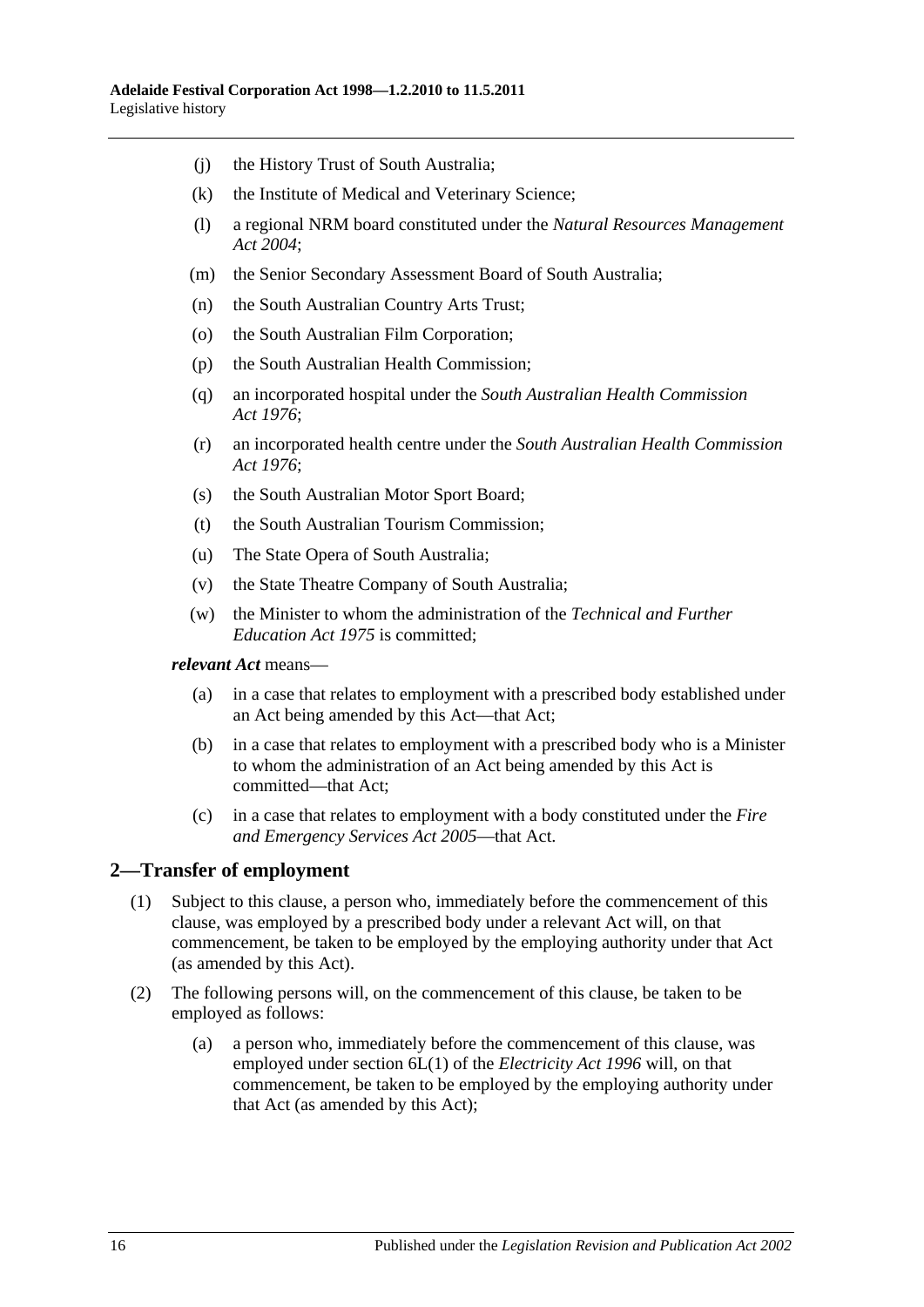- (b) a person who, immediately before the commencement of this clause, was employed by the South Australian Fire and Emergency Services Commission will, on that commencement, be taken to be employed by the Chief Executive of that body;
- (c) a person who, immediately before the commencement of this clause, was employed by an emergency services organisation under the *[Fire and](http://www.legislation.sa.gov.au/index.aspx?action=legref&type=act&legtitle=Fire%20and%20Emergency%20Services%20Act%202005)  [Emergency Services Act](http://www.legislation.sa.gov.au/index.aspx?action=legref&type=act&legtitle=Fire%20and%20Emergency%20Services%20Act%202005) 2005* will, on that commencement, be taken to be employed by the Chief Officer of that body;
- (d) a person who, immediately before the commencement of this clause, was employed by an incorporated hospital or an incorporated health centre under the *[South Australian Health Commission Act](http://www.legislation.sa.gov.au/index.aspx?action=legref&type=act&legtitle=South%20Australian%20Health%20Commission%20Act%201976) 1976* will, on that commencement, be taken to be employed by an employing authority under that Act (as amended by this Act) designated by the Governor by proclamation made for the purposes of this paragraph.
- <span id="page-16-1"></span>(3) Subject to this clause, the Governor may, by proclamation, provide that a person employed by a subsidiary of a public corporation under the *[Public Corporations](http://www.legislation.sa.gov.au/index.aspx?action=legref&type=act&legtitle=Public%20Corporations%20Act%201993)  Act [1993](http://www.legislation.sa.gov.au/index.aspx?action=legref&type=act&legtitle=Public%20Corporations%20Act%201993)* will be taken to be employed by a person or body designated by the Governor (and the arrangement so envisaged by the proclamation will then have effect in accordance with its terms).
- (4) Subject to [subclause](#page-16-0) (5), an employment arrangement effected by [subclause](#page-15-0) (1), [\(2\)](#page-15-1) or  $(3)$ —
	- (a) will be taken to provide for continuity of employment without termination of the relevant employee's service; and
	- (b) will not affect—
		- (i) existing conditions of employment or existing or accrued rights to leave; or
		- (ii) a process commenced for variation of those conditions or rights.
- <span id="page-16-0"></span>(5) If, immediately before the commencement of this clause, a person's employment within the ambit of [subclause](#page-15-0) (1), [\(2\)](#page-15-1) or [\(3\)](#page-16-1) was subject to the operation of an award or certified agreement (but not an Australian Workplace Agreement) under the Commonwealth Act, then, on that commencement, an award or enterprise agreement (as the case requires) will be taken to be created under the *[Fair Work Act](http://www.legislation.sa.gov.au/index.aspx?action=legref&type=act&legtitle=Fair%20Work%20Act%201994) 1994*—
	- (a) with the same terms and provisions as the relevant industrial instrument under the Commonwealth Act; and
	- (b) with any terms or provisions that existed under an award or enterprise agreement under the *[Fair Work Act](http://www.legislation.sa.gov.au/index.aspx?action=legref&type=act&legtitle=Fair%20Work%20Act%201994) 1994*, that applied in relation to employment of the kind engaged in by the person, immediately before 27 March 2006, and that ceased to apply by virtue of the operation of provisions of the Commonwealth Act that came into force on that day,

subject to any modification or exclusion prescribed by regulations made for the purposes of this subclause and subject to the operation of [subclause](#page-17-0) (6).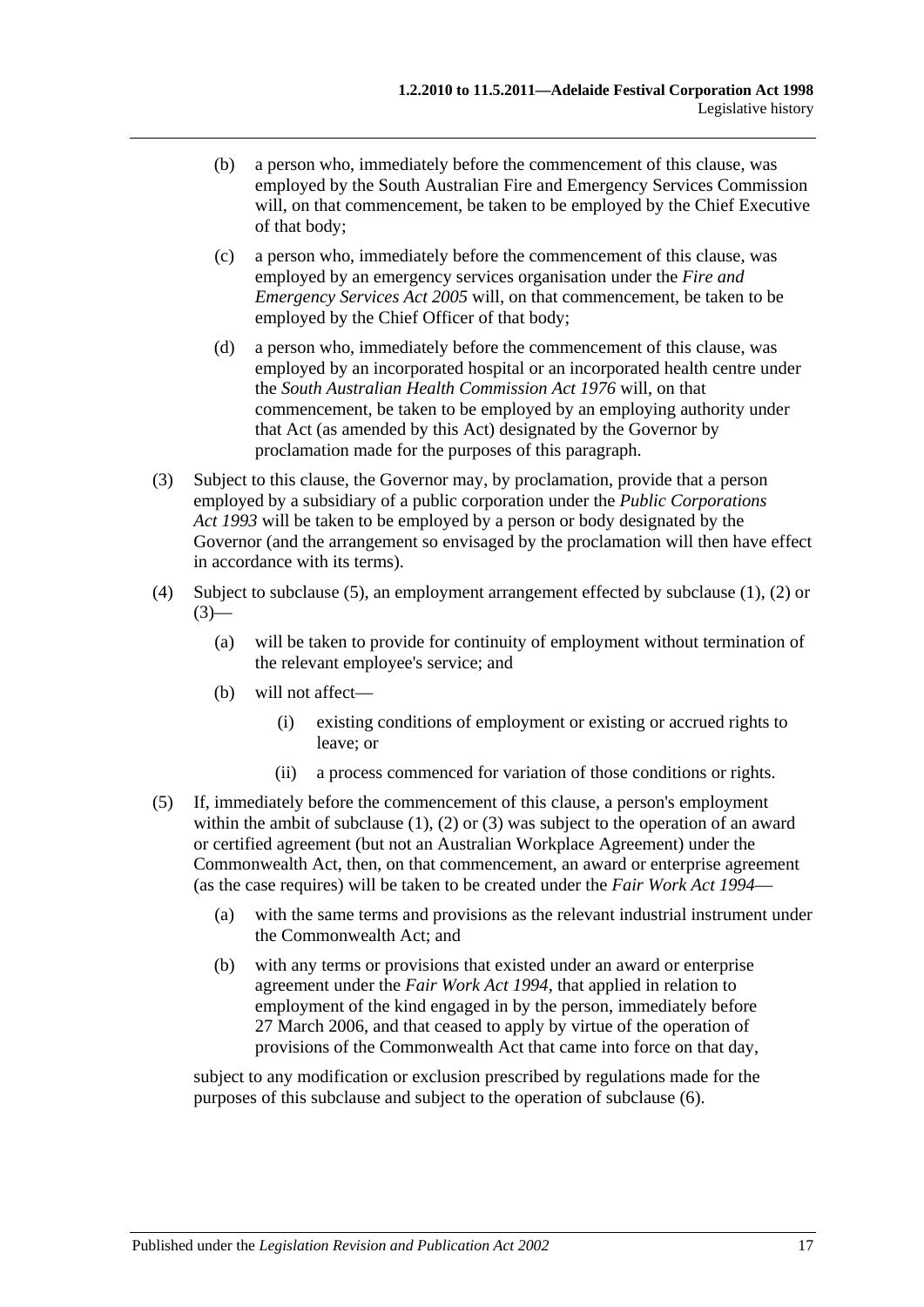- <span id="page-17-0"></span>(6) Where an award or enterprise agreement is created by virtue of the operation of [subclause](#page-16-0) (5)—
	- (a) the award or enterprise agreement will be taken to be made or approved (as the case requires) under the *[Fair Work Act](http://www.legislation.sa.gov.au/index.aspx?action=legref&type=act&legtitle=Fair%20Work%20Act%201994) 1994* on the day on which this clause commences; and
	- (b) the *[Fair Work Act](http://www.legislation.sa.gov.au/index.aspx?action=legref&type=act&legtitle=Fair%20Work%20Act%201994) 1994* will apply in relation to the award or enterprise agreement subject to such modifications or exclusions as may be prescribed by regulations made for the purposes of this subclause; and
	- (c) the Industrial Commission may, on application by the Minister to whom the administration of the *[Fair Work Act](http://www.legislation.sa.gov.au/index.aspx?action=legref&type=act&legtitle=Fair%20Work%20Act%201994) 1994* is committed, or an application by a person or body recognised by regulations made for the purposes of this subclause, vary or revoke any term or provision of the award or enterprise agreement if the Industrial Commission is satisfied that it is fair and reasonable to do so in the circumstances.

## <span id="page-17-1"></span>**3—Superannuation**

- (1) If a prescribed body under a relevant Act is, immediately before the commencement of this clause, a party to an arrangement relating to the superannuation of one or more persons employed by the prescribed body, then the relevant employing authority under that Act will, on that commencement, become a party to that arrangement in substitution for the prescribed body.
- (2) Nothing that takes effect under [subclause](#page-17-1) (1)—
	- (a) constitutes a breach of, or default under, an Act or other law, or constitutes a breach of, or default under, a contract, agreement, understanding or undertaking; or
	- (b) terminates an agreement or obligation or fulfils any condition that allows a person to terminate an agreement or obligation, or gives rise to any other right or remedy,

and [subclause](#page-17-1) (1) may have effect despite any other Act or law.

(3) An amendment effected to another Act by this Act does not affect a person's status as a contributor under the *[Superannuation Act](http://www.legislation.sa.gov.au/index.aspx?action=legref&type=act&legtitle=Superannuation%20Act%201988) 1988* (as it may exist immediately before the commencement of this Act).

## <span id="page-17-2"></span>**4—Interpretative provision**

- (1) The Governor may, by proclamation, direct that a reference in any instrument (including a statutory instrument) or a contract, agreement or other document to a prescribed body, or other specified agency, instrumentality or body, will have effect as if it were a reference to an employing authority under a relevant Act, the Minister to whom the administration of a relevant Act is committed, or some other person or body designated by the Governor.
- (2) A proclamation under [subclause](#page-17-2) (1) may effect a transfer of functions or powers.

#### **5—Related matters**

(1) A notice in force under section 51 of the *[Children's Services Act](http://www.legislation.sa.gov.au/index.aspx?action=legref&type=act&legtitle=Childrens%20Services%20Act%201985) 1985* immediately before the commencement of this clause will continue to have effect for the purposes of that section, as amended by this Act.